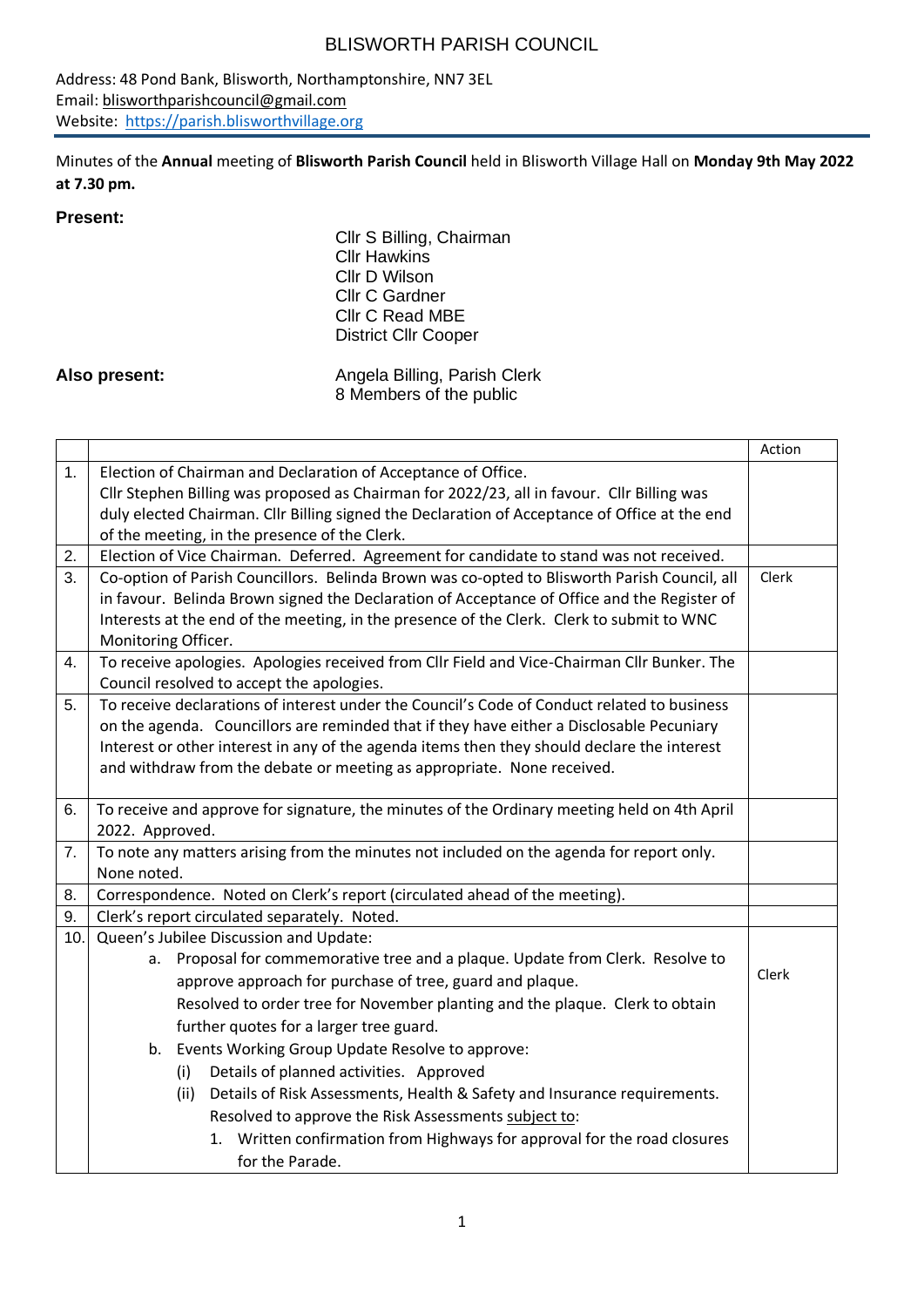|     | 2. Compliance with all the regulations stipulated by Highways for the road                                                                                                                         |  |  |  |
|-----|----------------------------------------------------------------------------------------------------------------------------------------------------------------------------------------------------|--|--|--|
|     | closures during the Parade.                                                                                                                                                                        |  |  |  |
|     | 3. Venue for the Fete and route for the Parade checked on the day of the                                                                                                                           |  |  |  |
|     | event and amendments to the Risk Assessment noted and signed by                                                                                                                                    |  |  |  |
|     | event organisers and by Cllr Gardner on behalf of the Council.                                                                                                                                     |  |  |  |
|     | (iii) Position regarding insurance for the Queen's Love of Gardens - Open                                                                                                                          |  |  |  |
|     | Gardens Event (04/04/22), following update from the Councils insurers.                                                                                                                             |  |  |  |
|     | Notification sent, ahead of the meeting, that the Council's insurance                                                                                                                              |  |  |  |
|     | company, BHIB will not provide insurance cover for Open Garden events.                                                                                                                             |  |  |  |
|     | The Queen's Love of Gardens - Open Gardens Event (04/04/22) will                                                                                                                                   |  |  |  |
|     | therefore be covered by the Village Hall's insurance and public liability for                                                                                                                      |  |  |  |
|     | the 1950's style café event and by the Blisworth Friendship Group's                                                                                                                                |  |  |  |
|     | insurance and public liability for the Open Gardens event.                                                                                                                                         |  |  |  |
|     | (iv) Finalise the financial plan and any additional funding requirements.                                                                                                                          |  |  |  |
|     | Resolved to approve Financial Plan. Approved to the amount of £700.00.                                                                                                                             |  |  |  |
|     | Correspondence from social media: Update from Cllr Read. Report circulated separately                                                                                                              |  |  |  |
| 11. | ahead of the meeting. Cllr Read reported that the most significant post has been the                                                                                                               |  |  |  |
|     | message on 5 May regarding the Knock Lane Road Closure which has had a post reach of                                                                                                               |  |  |  |
|     | 1495 people and a reach of 424 people. 179 residents following the page (2 new in the last                                                                                                         |  |  |  |
|     | 28 days) and there have been 588 engagements between 3 April and 7 May 2022.                                                                                                                       |  |  |  |
| 12. | Report on data from SID devices (Towcester and Stoke Road): Update from Cllr Read. Report                                                                                                          |  |  |  |
|     | circulated separately ahead of the meeting.                                                                                                                                                        |  |  |  |
|     | Stoke Road Number of Vehicles: Incoming 38,715, 85% speed 36mph with highest speed                                                                                                                 |  |  |  |
|     | 68mph.                                                                                                                                                                                             |  |  |  |
|     | Number of Vehicles Outgoing 50,082, 85% Speed 38mph with outgoing highest speed 69mph                                                                                                              |  |  |  |
|     | Towcester Road Number of Vehicles Incoming 82,287, 85% Speed 43mph with highest                                                                                                                    |  |  |  |
|     | speed 97mph.                                                                                                                                                                                       |  |  |  |
|     | Number of Vehicles Outgoing 115,692, 85% speed 43mph with highest speed 100mph.                                                                                                                    |  |  |  |
|     |                                                                                                                                                                                                    |  |  |  |
|     | When the Police van was on Towcester Road (afternoon of 07.04.22) records show there                                                                                                               |  |  |  |
|     | was a clear drop of 10mph which ceased as soon as the van left. Both cameras are picking                                                                                                           |  |  |  |
|     | up excessive speeding on village roads and considering the high volume of traffic                                                                                                                  |  |  |  |
|     | movements through the village, we are exposed to significant risk. The data has been                                                                                                               |  |  |  |
|     | shared with Northamptonshire Police who highlighted the lack of traffic enforcement                                                                                                                |  |  |  |
|     | resources across the county. Cllr Read proposed moving The Stoke Road traffic monitoring                                                                                                           |  |  |  |
|     | device to High Street the weekend prior to the next meeting after another full month of<br>data had been collected in Stoke Road. Agreed.                                                          |  |  |  |
|     |                                                                                                                                                                                                    |  |  |  |
| 13. | Police & Neighbourhood Watch Scheme: Update from Cllr Read. Report circulated                                                                                                                      |  |  |  |
|     | separately ahead of the meeting. 17 crimes were reported in Blisworth Parish. Two of the                                                                                                           |  |  |  |
|     | public order offences related to youths on the playing fields. The police highlighted that                                                                                                         |  |  |  |
|     | the barrier gate was open overnight on the playing fields and the police have requested                                                                                                            |  |  |  |
|     | that the users of the field try and make the area more secure. Cllr Read is sharing relevant                                                                                                       |  |  |  |
|     | alerts with the village community via the Parish Council Facebook page. A theft of tools                                                                                                           |  |  |  |
|     | from a vehicle parked on Connegar Leys, Blisworth, was recorded. Suspects were seen                                                                                                                |  |  |  |
|     | driving a dark estate type vehicle (between 10:30pm and 11pm on Tuesday 12th April                                                                                                                 |  |  |  |
|     | 2022). Cllr Read has posted the details of the incident number and contact details if                                                                                                              |  |  |  |
|     | residents have any information to help the Police.                                                                                                                                                 |  |  |  |
|     | The Police have identified their Locally Identified Priorities for Jan - Mar 2022 as Road Safety,<br>Drugs and Acquisitive Crime. Cllr Read emphasised the need for all residents to contribute to |  |  |  |
|     | the current priorities survey for South Northants on this link:                                                                                                                                    |  |  |  |
|     |                                                                                                                                                                                                    |  |  |  |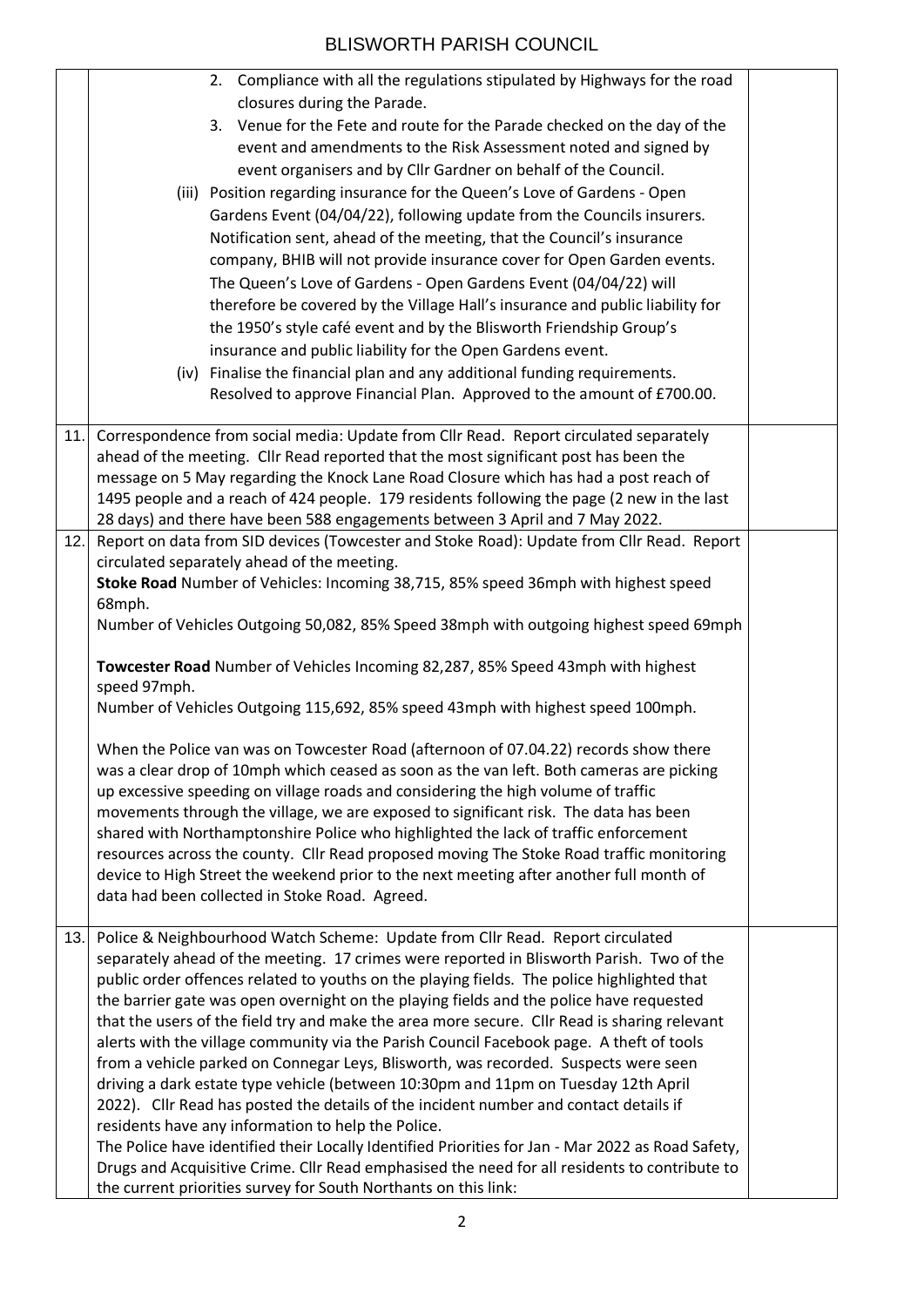|     | https://www.surveymonkey.co.uk/r/NorthantsLocalPriorities if we wish to keep Road Safety         |             |
|-----|--------------------------------------------------------------------------------------------------|-------------|
|     | firmly on the Police priorities. The local Police are also happy to arrange a drop-in surgery in |             |
|     | Blisworth if there is a suitable location and if it is something that may be of interest to the  |             |
|     | community. Cllr Read suggested that the Council align this to the Councillor Surgery in June,    |             |
|     | if possible, at the Blisworth Baptist Church. Agreed.                                            |             |
| 14. | Resolve to renew the Council's insurance (renewal date 1 June 2022). Resolved to renew           | Clerk       |
|     | Council's insurance with BHIB. The option for a 3-year contract including 1-year                 |             |
|     | membership to Parish Online was the lowest quote.                                                |             |
| 15. | Resolve to approve the purpose of £250 s137 Grant to Blisworth Friendship Group (agreed          | Clerk       |
|     | on 26 April 2021, Minute Point: 29) from a coach trip to a boat trip subject to submission of    |             |
|     | an invoice. Approved subject to submission of an invoice and the trip taking place within        |             |
|     | this financial year.                                                                             |             |
| 16. | Resolve to discuss and agree process and budget for the purchase of soil and plants for the      |             |
|     | village planters.                                                                                |             |
|     | Agreed to the amount of £70.00.                                                                  |             |
| 17. | Gateway Grant Update: Cllr Wilson attended the quarterly meeting in April 2022. The              |             |
|     | planning application approval to allow one unit to change to a 3-floor building may set a        |             |
|     | precedent for other commercial units which will impact on the visibility of the units from the   |             |
|     | village. The original planning application stated ground floor only units which would have       |             |
|     | been hidden by trees. The by-pass around Roade has begun and current plans include               |             |
|     | building a path behind the war memorial (which will run parallel to the A508) and allow          |             |
|     | walkers and cyclists to view the memorial. Plans to restrict access of commercial vehicles       |             |
|     | into the village include the installation of a physical barrier to extend from the Courteenhall  |             |
|     | Estate turning to the Courteenhall village/Quinton turning. Traffic exiting Courteenhall Road    |             |
|     | from Blisworth will only be able to turn left. Traffic heading towards Roade on the A508         |             |
|     | will not be able to turn right into the Courteenhall Road leading into Blisworth.                |             |
| 18. | Resolve to undertake community walk with Gigaclear Project Delivery Lead and appoint a           | Cllr Wilson |
|     | councillor to take on this responsibility. No specific date has been provided by Gigaclear, as   | Cllr Read   |
|     | yet. Resolved to appoint Cllr Wilson to meet with Gigaclear for the community walk,              | Clerk       |
|     | depending on the date provided by Gigaclear. The Clerk and Cllr Read to post a notice on         |             |
|     | Facebook and the BPC website to ask residents to notify the council of their                     |             |
|     | comments/concerns regarding the works.                                                           |             |
| 19. | Discuss Gateway Rail Freight Interchange - discuss response to new proposed planning             |             |
|     | application. The new planning application will allow commercial units to begin trading           |             |
|     | ahead of the completion of the rail/freight interchange thereby increasing the volume of         |             |
|     | traffic on local roads. The original planning application was agreed by the Secretary of State   |             |
|     | because it was stated that there would be a strategic value of a Rail Freight Interchange to     |             |
|     | reduce traffic on the roads. Cllr Read proposed submitting the following questions:              |             |
|     | 1. How will SEGRO ensure that HGV traffic is not increased through Blisworth village? This       |             |
|     | additional traffic flow damages historic buildings in the conservation area and causes a         |             |
|     | hazard to residents using pathways through village routes.                                       |             |
|     |                                                                                                  |             |
|     | 2. How will SEGRO ensure that when tenants occupy the warehousing that the distribution          |             |
|     | will be moved to rail freight in the future, i.e. what is stopping occupants from never moving   |             |
|     | freight onto rail?                                                                               |             |
|     |                                                                                                  |             |
|     |                                                                                                  |             |
|     | 3. What mitigation will be put in place to prevent traffic routing through Blisworth village in  |             |
|     | the event of a traffic / highways issue on the A43, A508 or M1? We see HGV traffic backing       |             |
|     | up through the village already when this occurs.                                                 |             |
|     |                                                                                                  |             |
|     | 4. Why was the programme of development not aligned with Network Rail prior to the               |             |
|     | development starting. Surely this was a risk SEGRO accepted starting the development and         |             |
|     | these impacts should be borne by the developer who was fully aware of the planning               |             |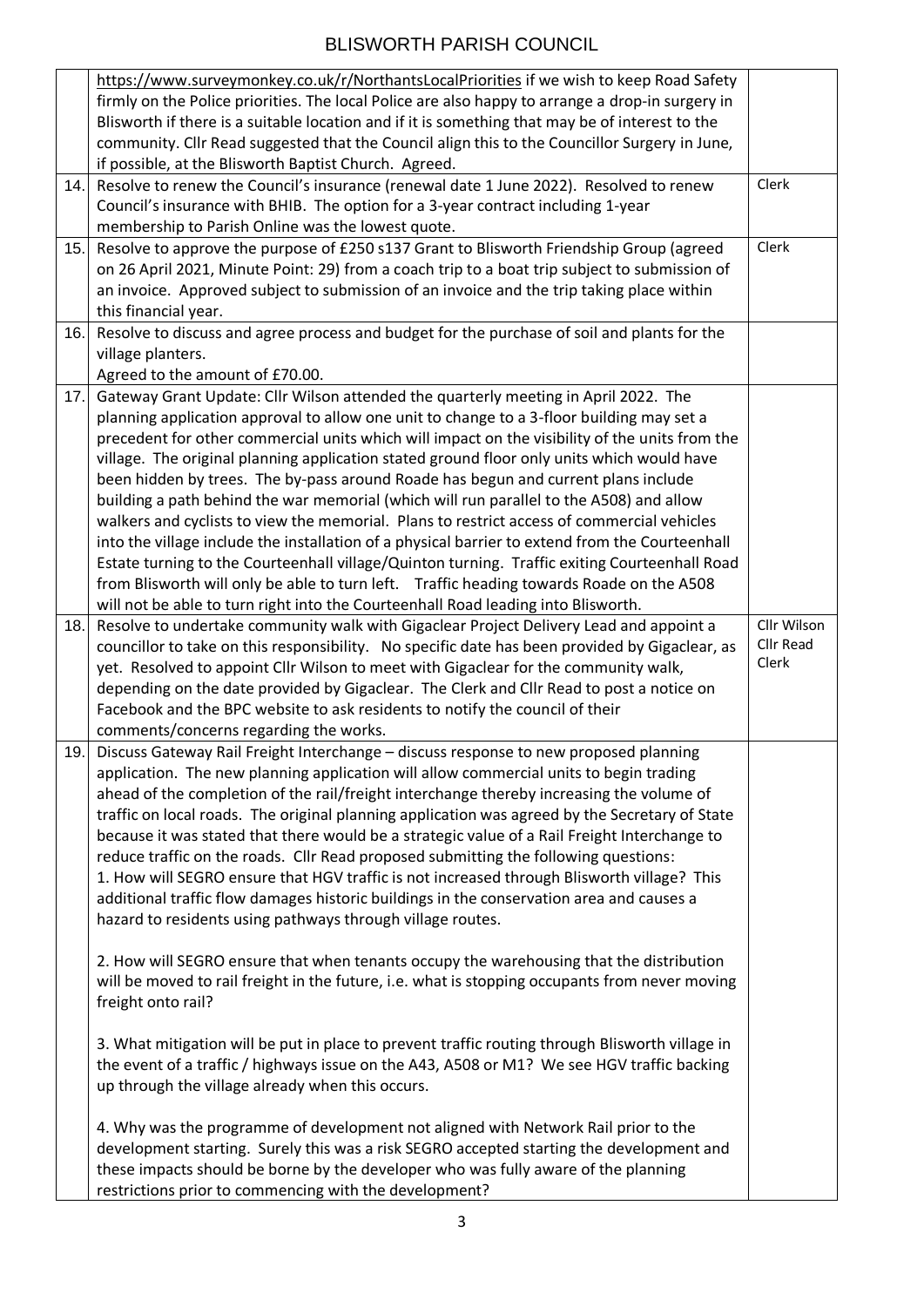| 5. With early occupation enabling SEGRO to gain income from the development ahead of                                                                                                     |
|------------------------------------------------------------------------------------------------------------------------------------------------------------------------------------------|
| the permitted occupation date, how will this benefit be shared with local parishes to<br>compensate for the considerable impacts of air pollution, noise pollution, pedestrian           |
| hazards caused by increased HGV traffic flows and impact on local highways this will cause.                                                                                              |
| This is considering the mitigation of the rail distribution will be unavailable and there is no<br>confirmed programme in place with Network rail to complete this. Cllr Wilson and Cllr |
| Gardner volunteered to attend the informal meetings to be held on 12 May 2022 and the 13<br>May 2022 to determin SERGO's plans.                                                          |
|                                                                                                                                                                                          |

| 20. | Finance & Administration                                                                                                                                                                                                                                                                                                                                                                                                                                                                                                                                                                                                                                                                                                                                                                                                                                                                                                                                                                                                                                                                                                                                                                                                                                                                                                            |              |  |
|-----|-------------------------------------------------------------------------------------------------------------------------------------------------------------------------------------------------------------------------------------------------------------------------------------------------------------------------------------------------------------------------------------------------------------------------------------------------------------------------------------------------------------------------------------------------------------------------------------------------------------------------------------------------------------------------------------------------------------------------------------------------------------------------------------------------------------------------------------------------------------------------------------------------------------------------------------------------------------------------------------------------------------------------------------------------------------------------------------------------------------------------------------------------------------------------------------------------------------------------------------------------------------------------------------------------------------------------------------|--------------|--|
|     | a. Banking Issues:                                                                                                                                                                                                                                                                                                                                                                                                                                                                                                                                                                                                                                                                                                                                                                                                                                                                                                                                                                                                                                                                                                                                                                                                                                                                                                                  |              |  |
|     | i. Banking Mandate. NatWest confirmed via email that Cllr Gardner and<br>Cllr Field were now signatories on the account.<br>ii. Bank reconciliation to 31/03/2022 to close end of year accounts for<br>2021/2022, circulated separately prior to meeting. Bank reconciliation<br>as of 31 March 2022 checked by Vice-Chairman Cllr Bunker and signed<br>by the Chairman.<br>iii. Resolve to transfer £10,000.00 to Business Reserve Account. Agreed.<br>Play Area £2,000.00 - for purchase of new equipment and/or for<br>emergency repair<br>Cemetery £2,000.00 - Build Reserve for unexpected large expenditure<br>Capital Projects £3,000.00 - Build Reserve for Capital Projects<br>Lighting £3,000.00 - Long term depreciation Reserve towards<br>replacement lights.<br>iv. Resolve to contact NatWest and cancel uncashed cheques from<br>2021/2022 Accounts as per advice from internal auditor (NCALC).<br>Agreed.<br>Chq no. 2739 Issued 11/02/19 - £30.00<br>Chq no. 3016 Issued 07/06/21 - £0.50 (50p added to Chq No. 2886)<br>Chq no. 2869 Issued 04/10/21 - £17.50<br>b. To note receipts and approve the following payments and any others that arrive<br>after publication of the agenda: It was noted that one invoice had been<br>received after the publication of the agenda from NEAT for Ambulance/First Aid | <b>Clerk</b> |  |
|     | Cover for Jubilee Event - 05/06/2022 for the amount of £135.00.                                                                                                                                                                                                                                                                                                                                                                                                                                                                                                                                                                                                                                                                                                                                                                                                                                                                                                                                                                                                                                                                                                                                                                                                                                                                     |              |  |

|            | <b>RECEIPTS</b> |               |             |  |  |
|------------|-----------------|---------------|-------------|--|--|
| Date       | Pavee           | <b>Detail</b> | Amount      |  |  |
| 31/03/2022 | NatWest         | Interest      | $£0.23*$    |  |  |
|            |                 |               | *BR Account |  |  |
|            |                 |               |             |  |  |

#### **PAYMENTS**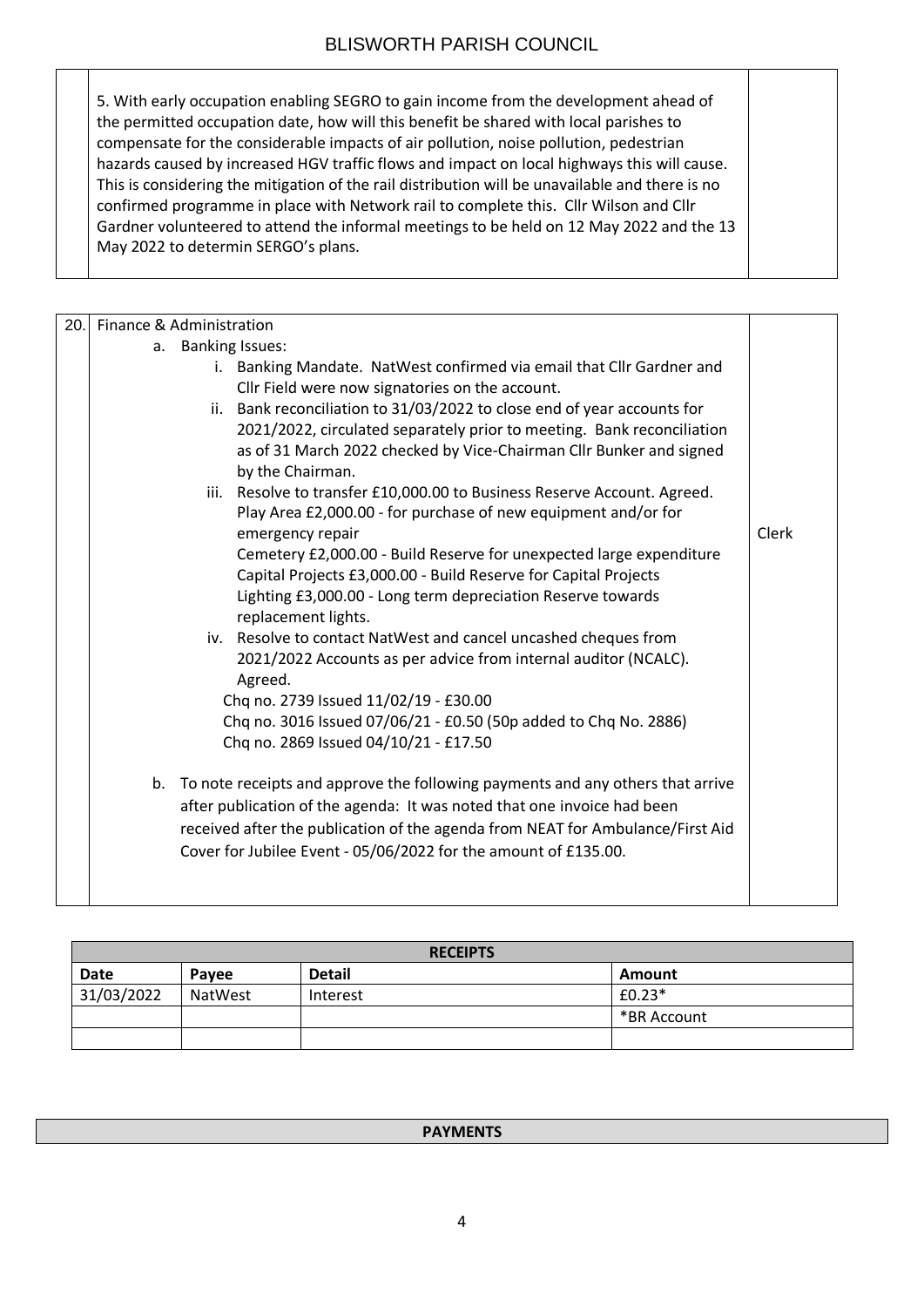| <b>Invoice</b>           | <b>PAYEE</b>                                           | <b>PURPOSE</b>                                                                                       | CHQ/DD    | <b>Total</b><br><b>Amount</b><br><b>Including</b><br><b>VAT</b> | <b>VAT</b> | Amount<br><b>Excluding</b><br><b>VAT</b> |
|--------------------------|--------------------------------------------------------|------------------------------------------------------------------------------------------------------|-----------|-----------------------------------------------------------------|------------|------------------------------------------|
| 00022157                 | Shire Lumsden<br>Ltd                                   | 1000 R&A Leaflets                                                                                    | Chq       | 130.00                                                          | 0.00       | 130.00                                   |
| 014                      | Alan North                                             | R&A Iss. 141 April - May 2022                                                                        | Chq       | 62.00                                                           | 0.00       | 62.00                                    |
| 7494                     | Complete Ground<br>Management Ltd                      | Tree works at Closed Cemetery                                                                        | Chq       | 1,080.00                                                        | 180.00     | 900.00                                   |
| WNFP00015417             | A Billing                                              | <b>Temporary Events Notice for</b><br>Queen's Jubilee Celebrations                                   | Chq       | 21.00                                                           | 0.00       | 21.00                                    |
|                          | A Billing - Salary                                     | Clerk's Salary April 2022                                                                            | Chq       | 733.50                                                          | 0.00       | 733.50                                   |
|                          | A Billing -<br>Expenses                                | Clerk's Expenses for April 2022                                                                      | Chq       | 31.15                                                           | 0.00       | 31.15                                    |
| 8833289                  | Viking Raja Group                                      | Toner Brother TN-2410 Ink<br>Cartridge PG540/541 PK 100 Plastic<br>Wallets                           | Chq       | 101.70                                                          | 16.95      | 84.75                                    |
| 4059                     | N&P Garden<br>Services                                 | Grass Cut inclu Eastfield Park w/c<br>11/4/22 £615.00 & w/c 25/4/22<br>£615.00 Plus £5.00 cheque fee | Chq       | 1,482.00                                                        | 247.00     | 1,235.00                                 |
| 02/05/2022<br>3030859419 | <b>IONOS</b>                                           | <b>Website Fee</b>                                                                                   | <b>DD</b> | 10.80                                                           | 1.80       | 9.00                                     |
|                          |                                                        |                                                                                                      |           |                                                                 |            |                                          |
| March 2022               | <b>SSE</b>                                             | Electricity Supply 02.03.2022 -<br>01.04.2022                                                        | <b>DD</b> | 106.36                                                          | 5.06       | 101.30                                   |
|                          | Waves                                                  | <b>Water Supply</b>                                                                                  | <b>DD</b> | 88.00                                                           | 0.00       | 88.00                                    |
| INV0008*                 | <b>National</b><br><b>Emergency Aid</b><br>Team (NEAT) | Ambulance/First Aid Cover for<br>Jubilee Event - 05/06/2022                                          | Chq       | 135.00                                                          | 0.00       | 135.00                                   |
|                          |                                                        |                                                                                                      |           | 3981.51                                                         | 450.81     | 3530.70                                  |

| 21.  | Reappoint Internal Control Councillor. Deferred.                                                                                                                                                                                                                                                                                                                                  |  |
|------|-----------------------------------------------------------------------------------------------------------------------------------------------------------------------------------------------------------------------------------------------------------------------------------------------------------------------------------------------------------------------------------|--|
| 22.1 | Resolve to renew the Human Resources Committee Terms of Reference and resolve to<br>reappoint committee members. Resolved to approve Terms of Reference. Resolved to<br>reappoint Cllr Wilson and Cllr Gardner. Cllr Bunker is currently on the HR Committee but was<br>not present and did not confirm that he wanted to continue on the Committee. Deferred to<br>June meeting. |  |
| 23.1 | Resolve to reappoint the Police Liaison Representative. Resolved to reappoint Cllr Read.                                                                                                                                                                                                                                                                                          |  |
| 24.  | Resolve to renew the Events Working Group members. Resolved to reappoint:<br>Cllr Gardner, Cllr Field and Cllr Hawkins and (Paulette Kennedy, Ann North, Anne Goss and<br>Tony Hillier as volunteers). Confirmation of permission to publish names received<br>06.06.2022.                                                                                                        |  |
|      | 25. To resolve to agree membership of NCALC for 2022/23<br>Membership - £629.70<br>Internal Audit Service - £285.00 + VAT                                                                                                                                                                                                                                                         |  |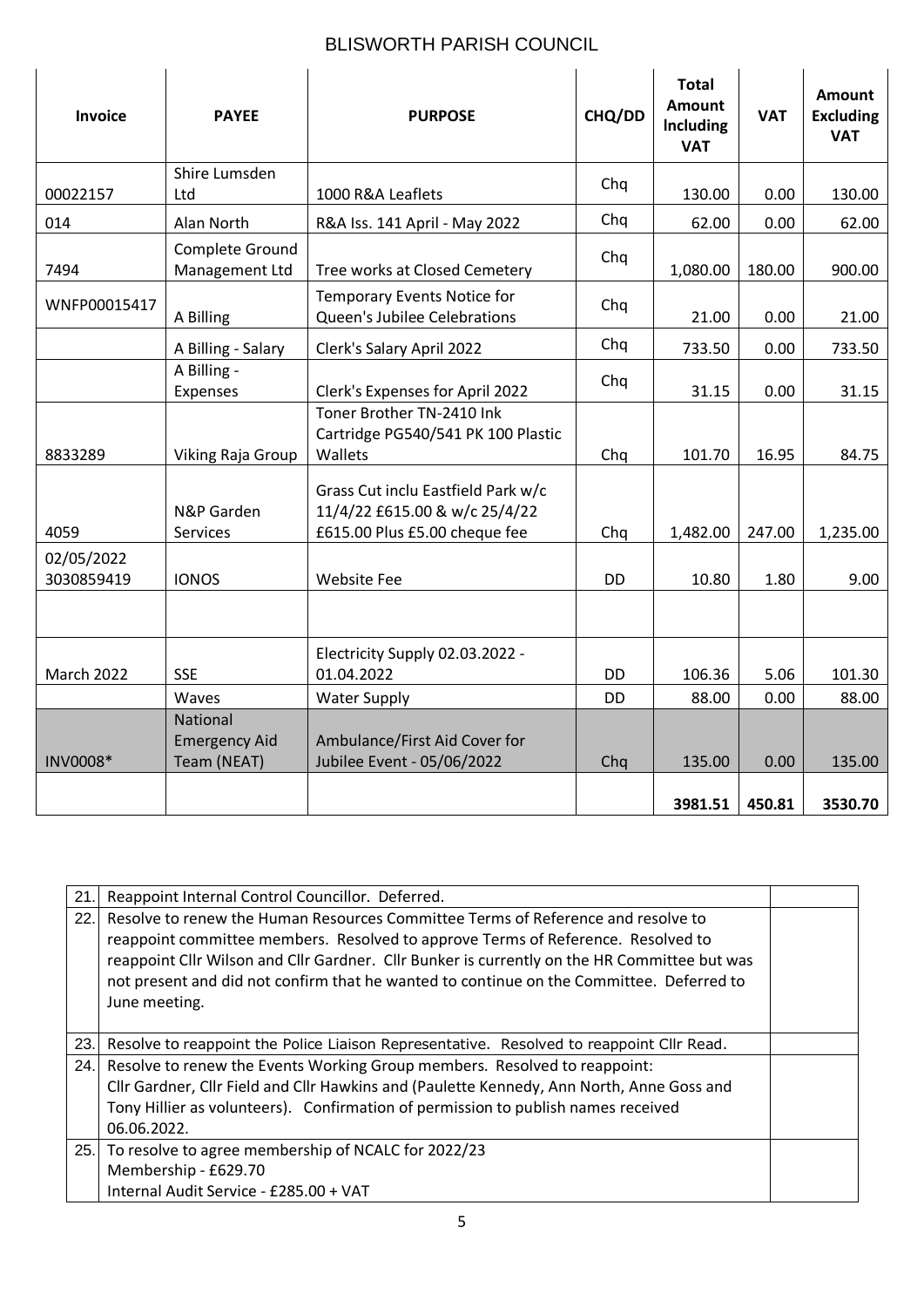|     | Data Protection Officer - £10.00 + VAT                                                           |  |
|-----|--------------------------------------------------------------------------------------------------|--|
|     | Total: £924.70. Agreed                                                                           |  |
|     |                                                                                                  |  |
|     | To resolve to appoint Northants CALC DPO Service as the Council's Data Protection Officer.       |  |
|     | Agreed.                                                                                          |  |
|     | To resolve to agree the Calendar of Meetings of the Council for the year 2022/23 as the first    |  |
|     | Monday of each month where possible. Agreed.                                                     |  |
|     | To resolve to agree arrangements for dealing with Planning Applications                          |  |
|     | Clerk to check WNC Planning Application website and circulate planning                           |  |
|     | applications as soon as possible. An extension to be obtained if necessary                       |  |
|     | and response from consultation to be made immediately after next                                 |  |
|     | meeting. Agreed.                                                                                 |  |
| 26. | To approve and readopt/adopt the following policies:                                             |  |
|     | BPC s137 Grants Policy and Form                                                                  |  |
|     | BPC Media Request for Information Policy                                                         |  |
|     | <b>BPC Social Media Policy</b>                                                                   |  |
|     | <b>BPC Data Breach Policy</b>                                                                    |  |
|     | <b>BPC Equality and Diversity Policy</b>                                                         |  |
|     | <b>BPC Records Retention Policy</b>                                                              |  |
|     | <b>BPC Subject Access Request Procedure</b>                                                      |  |
|     | <b>BPC Grievance Policy</b>                                                                      |  |
|     | Code of Conduct                                                                                  |  |
|     | GDPR-Councillor-Resignation-Checklist                                                            |  |
|     | Above policies had been circulated ahead of the meeting and were all agreed for                  |  |
|     | readoption/adoption.                                                                             |  |
| 27. | Resolve to agree the purchase of Litter Citizen certificates for Blisworth School as part of the |  |
|     | Litter Group's Litter Campaign (£30.00 for 200 certificates). Agreed.                            |  |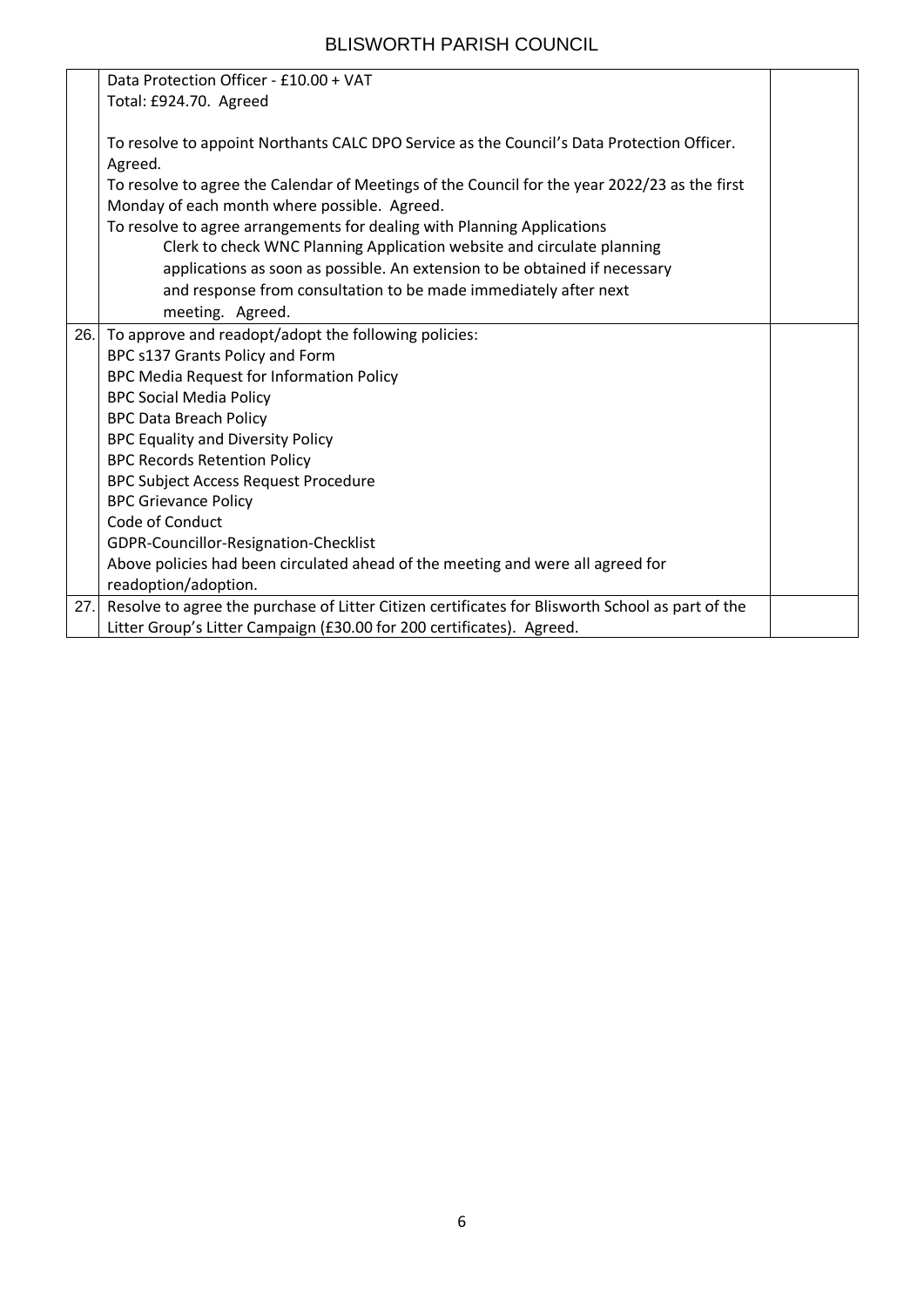| <b>Application &amp;</b> | Location                        | <b>Description</b>                                                            |
|--------------------------|---------------------------------|-------------------------------------------------------------------------------|
| <b>Date Comments Due</b> |                                 |                                                                               |
| WNS/2022/0742/DCOR       | NGRFI Land west of M1-J15       | Requirement 25(1) - Contamination Risk<br>relevant to works Nos 15, 16 and 17 |
| For information only     |                                 | (Highways Works) [Approval of details                                         |
|                          |                                 | pursuant to Schedule 2 Requirement of                                         |
|                          |                                 | The Northampton Gateway Rail Freight                                          |
|                          |                                 | Interchange Order 2019]                                                       |
| WNS/2022/0820/FUL        | Oakwood Farm House              | Variation of condition 5 (private use of                                      |
|                          | <b>Towcester Road Blisworth</b> | ménage) and the removal of condition 6                                        |
| Comments by 19 May 2022  | NN73DL                          | (lighting) of S/2018/2275/FUL (Change of                                      |
|                          |                                 | use of land from agriculture and the                                          |
|                          |                                 | provision of a riding ménage and horse                                        |
|                          |                                 | walker) Require permission to be                                              |
|                          |                                 | granted for the use of the ménage by                                          |
|                          |                                 | third party resident horses/liveries and                                      |
|                          |                                 | the installation of external lighting to                                      |
|                          |                                 | enable the use of the ménage after dark                                       |
|                          |                                 | in the winter months.                                                         |
| WNS/2022/0819/MAF        | Stables at Oakwood Farm         | Change of use of agricultural land to                                         |
|                          | <b>House Towcester Road</b>     | graze a small number of horses and                                            |
| Comments by 19 May 2022  | <b>Blisworth NN7 3DL</b>        | subsequently request the change of use                                        |
|                          |                                 | of stables to accommodate non private                                         |
|                          |                                 | use                                                                           |

Cllr Read to draft objection and pass onto Clerk for submission.

| 29. | Chairman resumed Standing Orders.                                                                               |                            |  |
|-----|-----------------------------------------------------------------------------------------------------------------|----------------------------|--|
|     |                                                                                                                 |                            |  |
|     | Village Maintenance & Open Spaces:                                                                              |                            |  |
|     | a. Play area:                                                                                                   |                            |  |
|     | Monthly safety inspection report: Update from Cllr Wilson. No issues<br>i.<br>noted.                            |                            |  |
|     | Resolve to confirm purchase options order for signage and position of new<br>ii.<br>signage.                    | Clerk                      |  |
|     | Resolve to purchase two signs and to position one on the gate and one on<br>the posts to replace the old signs. |                            |  |
|     | Resolve to agree the proposed plan for new play equipment at Eastfield<br>iii.                                  | Cllr Wilson                |  |
|     | Play Area in Blisworth. Resolved that Cllr Wilson would meet with                                               |                            |  |
|     | Wicksteed representative to discuss the proposed plan and agree                                                 |                            |  |
|     | amendments.                                                                                                     |                            |  |
|     | Defibrillator: Confirmation of satisfactory checks and any issues. Cllr Read<br>b.                              |                            |  |
|     | confirmed that the monthly check had been undertaken - No issues noted.                                         |                            |  |
|     | Allotments & Closed cemetery: Please note late quote for repairs to Closed<br>C.                                |                            |  |
|     | Cemetery wall (received on 24/04/2022 for £1,432.10 (£238.68 VAT) for your                                      |                            |  |
|     | information only). Chairman Billing noted that another quote for the repairs to                                 |                            |  |
|     | the Closed Cemetery wall had come too late for consideration and that it more                                   |                            |  |
|     | expensive than the agreed quote at the April 2022 meeting. Work on the                                          |                            |  |
|     | Closed Cemetery wall to begin 11/05/2022. Chairman noted that the                                               | Chairman<br><b>Billing</b> |  |
|     | Allotment Risk Assessments were being distributed to all allotment holders                                      |                            |  |
|     | along with invoices for 2022/2023 rent. Chairman to submit quotes for works                                     | Cllr Read                  |  |
|     | to the allotments to Cllr Read to pursue grants/funding.                                                        |                            |  |